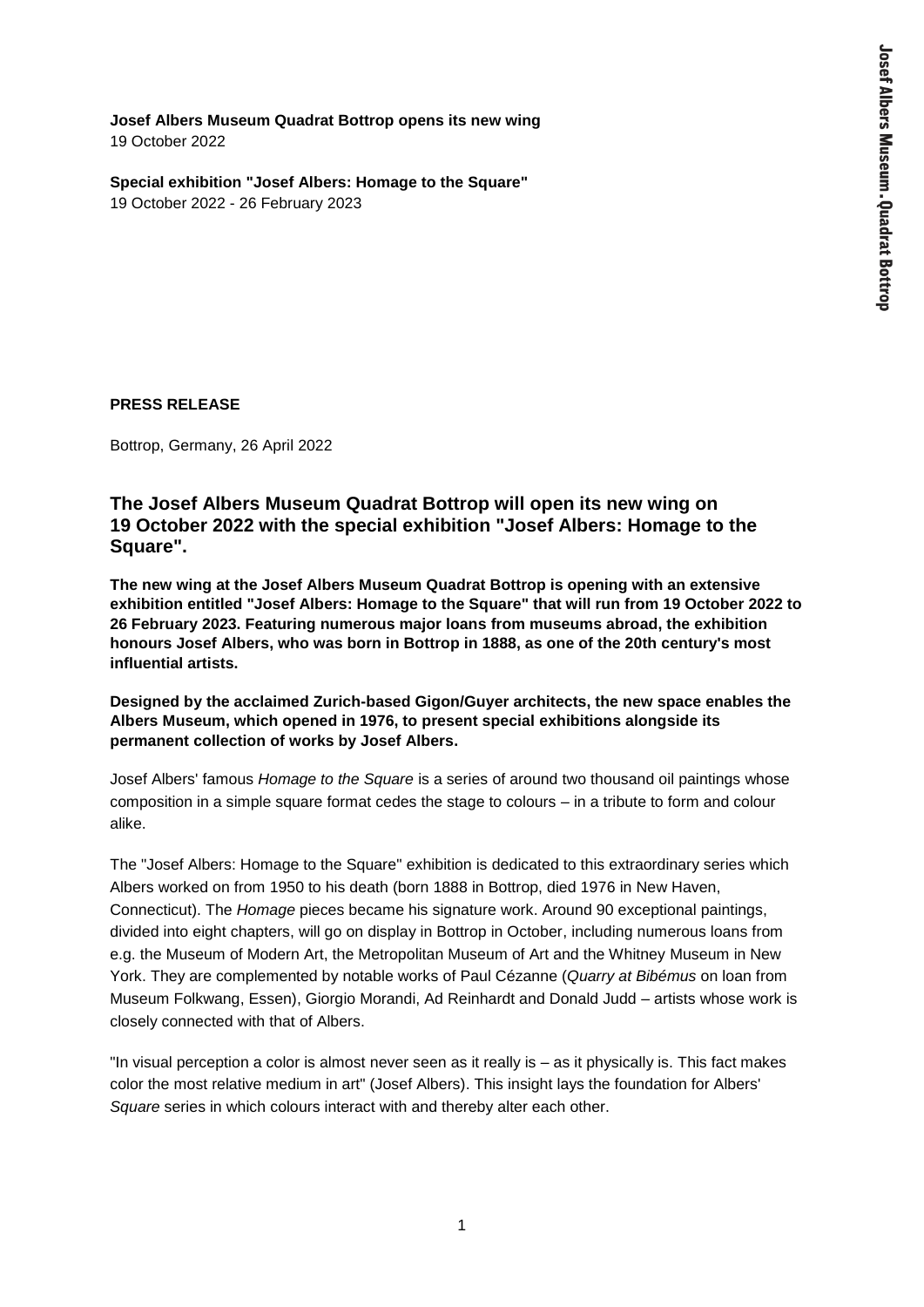Dr. Heinz Liesbrock, director of the Josef Albers Museum Quadrat Bottrop and curator of the exhibition, observes that "Josef Albers stands for art that teaches us to see with new eyes. His reputation as an outstanding artist was long surpassed by his fame as an instructor who had begun his career at the Bauhaus. That changed in the 1960s with a new appreciation by young American minimalist and conceptual artists like Donald Judd, Agnes Martin, Ad Reinhardt and Frank Stella. The *Homage to the Square* series was a signal starting point in their search for a lucid, streamlined and contemplative language of art."

The works stem from different decades marking developmental stages in this iconic series as of 1945. They include studies from the 1940s presaging *Homage to the Square*, the first *Homage* from summer 1950, and works from the next 25 years until the artist's death in the spring of 1976. They show changes in Albers' perception of colour and his concrete engagement with the materiality of colour, revealing the emergence of a genuine idiom of painting, one that transcends all 'isms'.

## **Exhibition catalogue**

Appearing in parallel with the exhibition, the catalogue *Homage to the Square: Toward a History of 20th-Century Art,* surveys the many stimuli that Albers was exposed to first in Europe and later in Mexico, while also appraising the multifaceted impact of his art in the USA and Europe since the 1960s. Edited by Heinz Liesbrock, its authors include Jeannette Redensek, Gottfried Boehm, Margit Rowell and Donald Judd. The catalogue was designed by Ingo Offermanns and is published by Hatje Cantz: approx. 240 pages, 180 illustrations, German and English editions.

## **The wing by Gigon/Guyer architects**

Swiss architects Annette Gigon and Mike Guyer's conception of a new two-storey wing represents a harmonious extension to the complex in Bottrop's historical Stadtgarten park. The new extension expands the ensemble consisting of a stately 1913 villa and Bernhard Küppers' museum buildings from the 1970s and 80s to the northeast. With 1,400 square metres of space on two floors, it will also house educational and outreach facilities, an art depot and offices. The eight exhibition rooms are discreet in design in order to showcase the art itself. Sawtooth rooflights illuminate their different proportions, and four large windows face the park from all sides.

Gigon/Guyer architects created the building in collaboration with pbr Rohling.

## **The new permanent exhibition**

The new permanent exhibition of works by Josef Albers, which will be shown in the main building of 1983, will also open in October 2022. It presents Albers' work at the Bauhaus, his encounters with pre-Columbian art in Mexico, and the famous course on colour he developed as a teacher in the USA.

## **Farewell to Dr. Heinz Liesbrock**

The curator of both the special and permanent exhibitions is Dr. Heinz Liesbrock, director of the Josef Albers Museum Quadrat Bottrop. After assuming the directorship in 2003 he has produced prominent exhibitions on e.g. Agnes Martin, Sol LeWitt, Donald Judd and Ad Reinhardt that explored Albers' influence in the USA. "Josef Albers: Homage to the Square" will be his last project for the Bottrop museum before retirement.